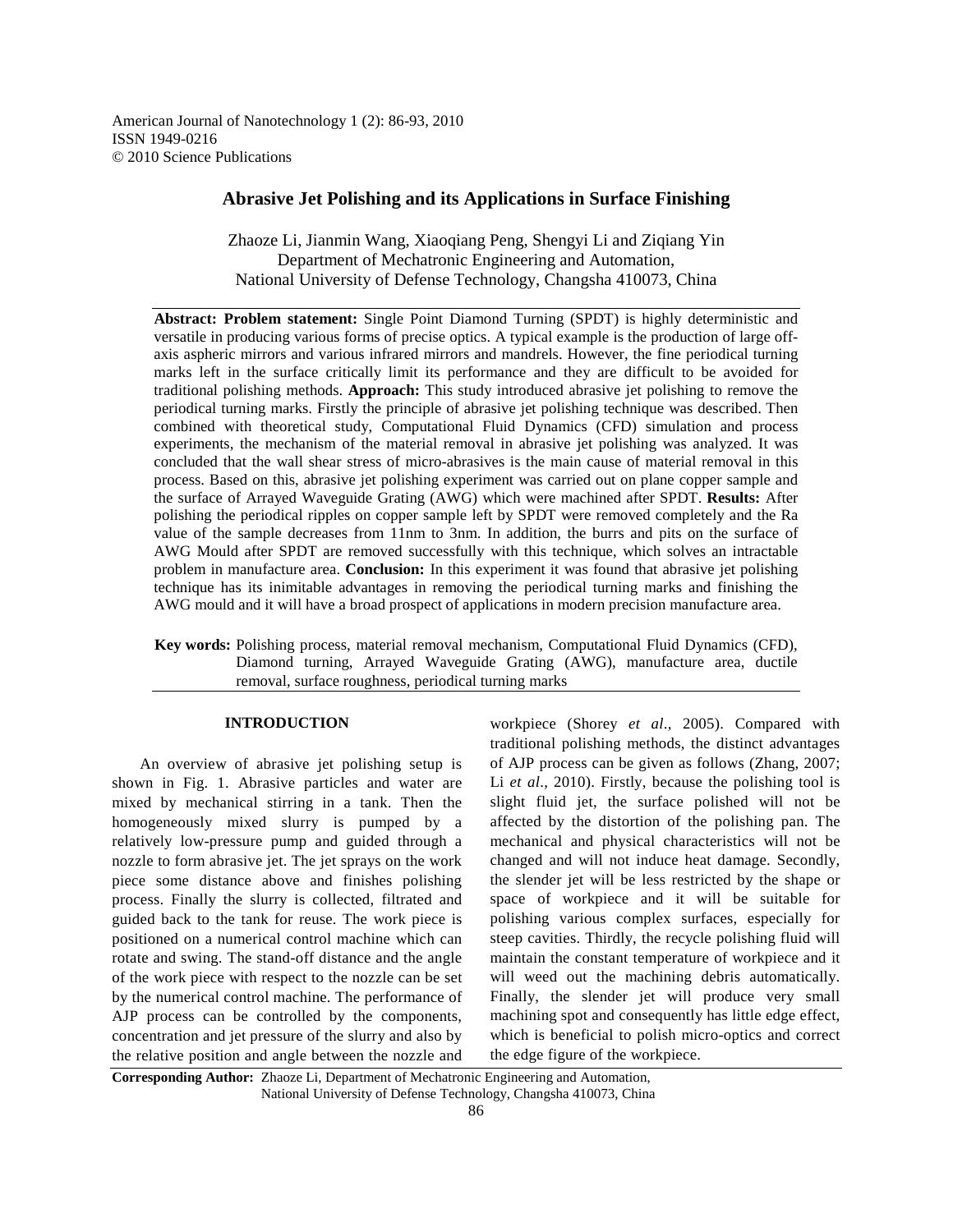

Fig. 1: Schematic setup of abrasive jet polishing

 Abrasive Jet Polishing (AJP) process was first introduced by Fahnle *at al*. (1998) Delft University of Technology. Their research showed that it is feasible to utilize AJP process for precision optical manufacture. With AJP process, they polished BK7 optical glass and the rms value decreased from 350 nanometers to 25 nanometers. In shaping of a polished sample BK7, the surface roughness could be maintained within 1.6nm. Horiuchi O also made much research on abrasive jet polishing process. With AJP, they polished a BK7 sample. The flatness was improved from  $PV = 151$ nm to 29 nm. The surface roughness after machining was  $Ra = 1.53$  nm and slightly increases compared with Ra = 1.49 nm of pre-machined surface (Horiuchi *et al*., 2007).

 Much research has been made on AJP process; however, there are little attentions been paid to the material removal mechanism. Therefore, combined with theoretical analysis and CFD simulation, the material removal mechanism of AJP process is deeply studied in this study. Then some experiments on periodical SPDT mark removal and surface finishing of arrayed waveguide grating mould are carried out.

# **MATERIALS AND METHODS**

 Abrasive jet polishing is a complicated material removal process. It contains collisions and shearing actions between the abrasive particles and work piece. According to the types of material removal, it includes brittle removal and ductile removal. In the case of brittle removal, a load is applied to the surface which causes a permanent impression on the surface.



Fig. 2: Schematic drawing of parameters in AJP system

The impression grows with the increasing load and it causes the material removal at last. Ductile removal is mainly caused by shearing actions. Owing to that jet polishing belonging to low-speed jet finishing, only ductile removal occurs. Collisions result in shear stress between abrasive particles and work piece under the actions of impact press P and horizontal velocity V. When the shear stress is big enough, it will remove the material of the work piece directly.

 According to impact dynamics theory, AJP belongs to incompressible fluid turbulent flow motion. Its boundary layer equation can be given by Reynolds equation. For normal impingement jet, its turbulent flow boundary layer equation can be written as:

$$
u\frac{\partial u}{\partial x} + v\frac{\partial u}{\partial r} = -\frac{1}{\rho}\frac{\partial p}{\partial x} + \frac{1}{\rho r}\frac{\partial (rt)}{\partial r}
$$
 (1)

 The parameters in Eq. 1 are schematically drawn in Fig. 2. Here u is axial velocity of the jet, v is radial velocity, x is axial distance from the nozzle, r is radial distance,  $\rho$  is density of the slurry,  $p$  is flow pressure, and t is surface shear stress. On the wall, where  $x = L$ (L is incidence distance), there is:

$$
\frac{\partial p}{\partial x} = \frac{1}{r} \frac{\partial (rt)}{\partial r}
$$
 (2)

 According to Eq. 2 and experiments, Beltaos and Rajaratnam (1974) gave the distributing law of the wall shear stress  $t_0$  as:

$$
\frac{t_0}{t_{0max}} = 0.18 \frac{L}{r} - \left(0.18 \frac{L}{r} + 9.43 \frac{r}{L}\right) \exp\left[-114\left(\frac{r}{L}\right)^2\right]
$$
(3)

 Figure 3 is the distribution of normalized wall shear stress. It shows that the shear stress t0 has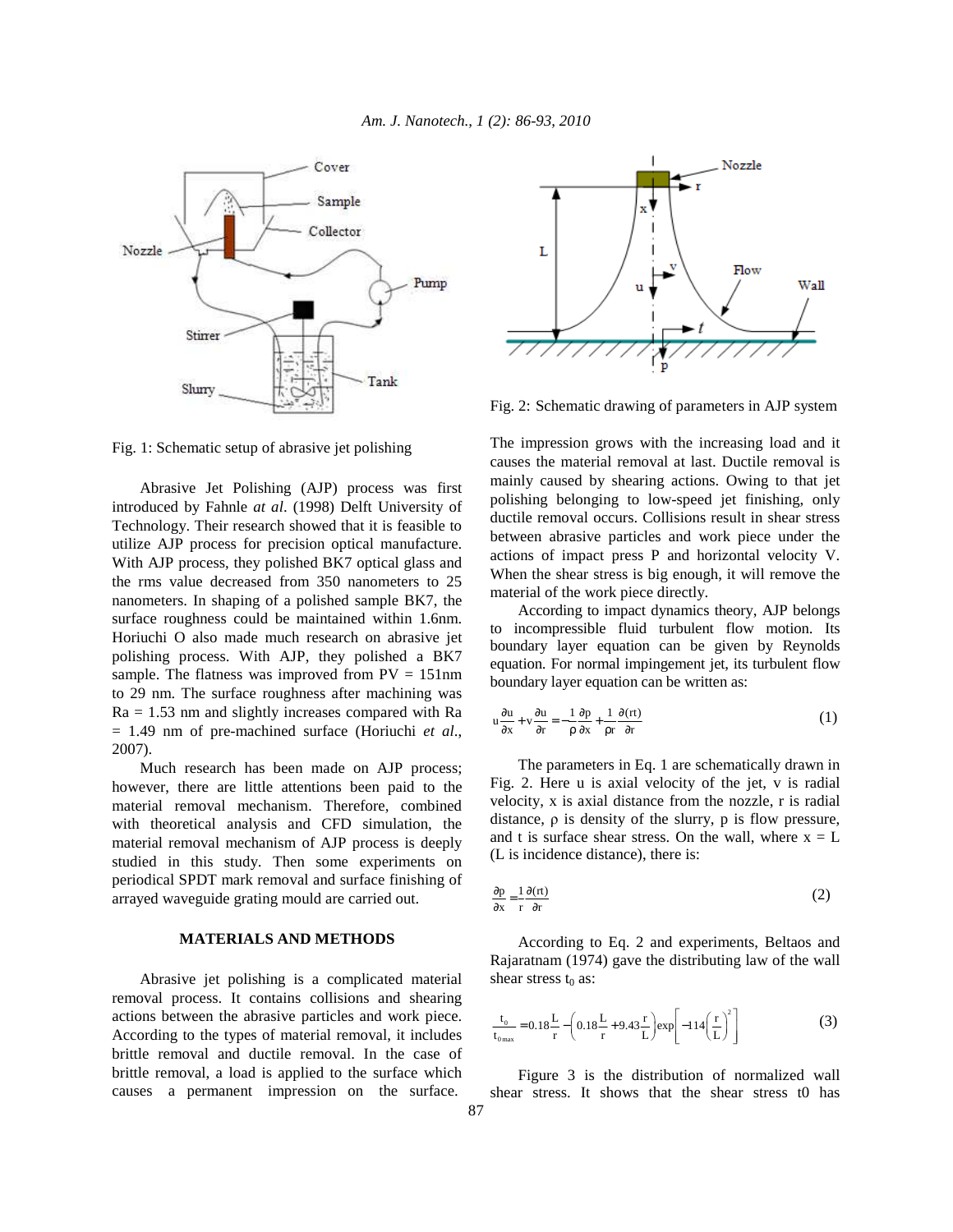minimum value at impingement stagnation point. Here t0 increases with the radial distance r from the center of the impingement region to the maximal shear stress linearly and then decreases until zero.



Fig. 3: Wall shear stress distribution of impact jet



Fig. 4: Distribution of normal impact surface shear stress field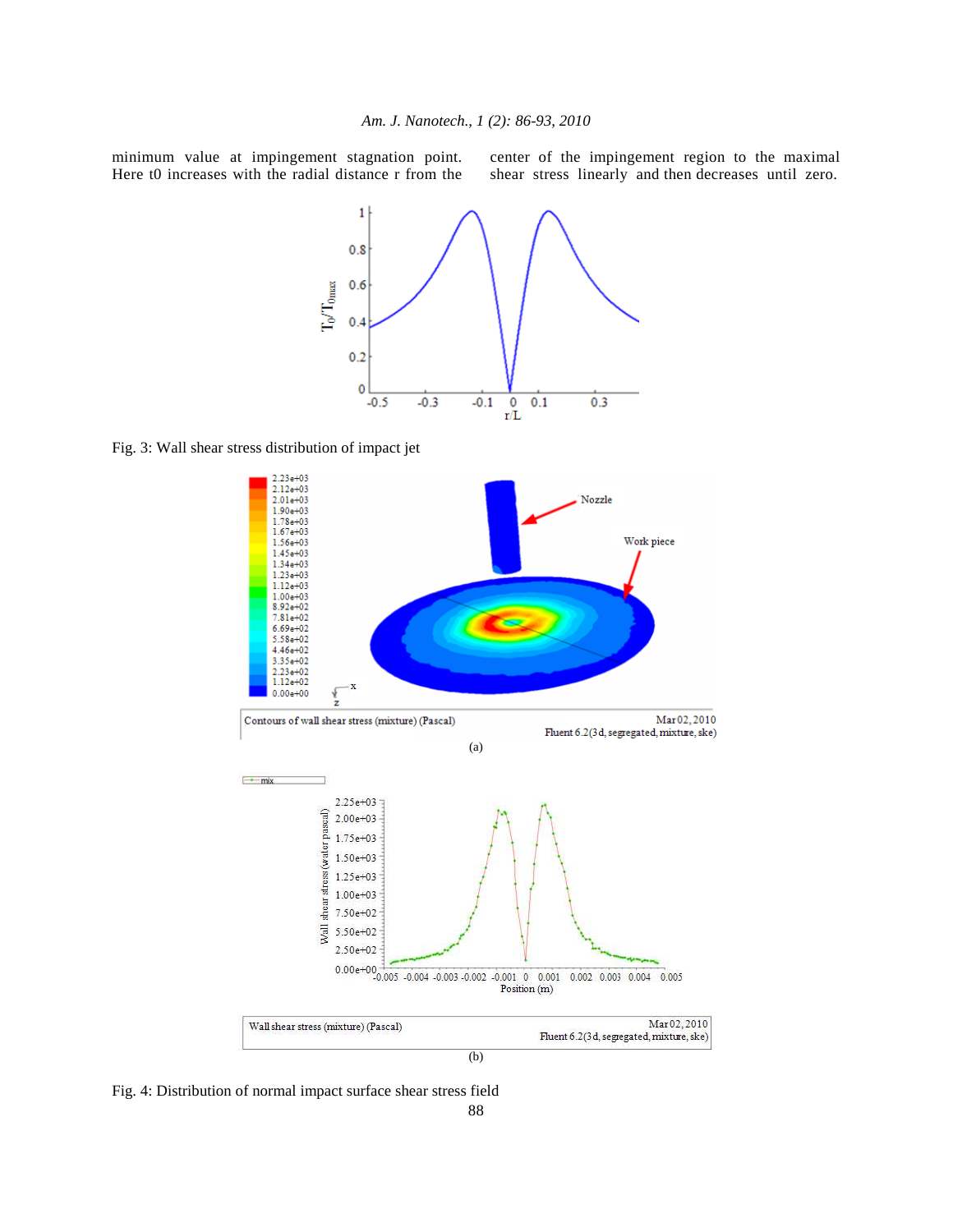For better understanding the material removal mechanism of AJP process, we introduced Computational Fluid Dynamics (CFD) simulation for jet polishing process. With FLUENT commercial simulation software, we utilized mixture model and 3D steady standard k-ε viscous model. To enhance the computing precision and speed, we minimized the local grid in jet dense area. The polishing slurry was water with 5 wt% cerium oxide  $(CeO<sub>2</sub>)$ .

 Figure 4 is the surface shear stress field distribution of workpiece impacted by normal abrasive jet. In the jet operated zone, the shear stress appears annular distributing, with a relative small value in the center of the operated zone. Then with the increasing of the radial distance, the shear stress gets firstly increasing and then decreasing. Similarly to the theoretical curve of Fig. 3, the surface shear stress distribution on one diametric direction of the workpiece shows a regular M-shape distributing, which validates that the radial shear stress of the polishing slurry is the main cause of the material removal in AJP process. With the impingement angle of 45°, the distribution of surface shear stress changes from annular shape to crescent shape, Fig. 5. The surface shear stress distribution on one axial direction of the workpiece is an irregular shape, Fig. 4.

 To verify the analysis of material removal mechanism in AJP process, we made some experimental research on the shape of material removal with different impingement angles. Experiments got similar results with theoretical study and CFD simulation (Fig. 6). The material removal footprint is annular when the impingement angle is 90°.



Fig. 5: Distribution of 45° impact surface shear stress field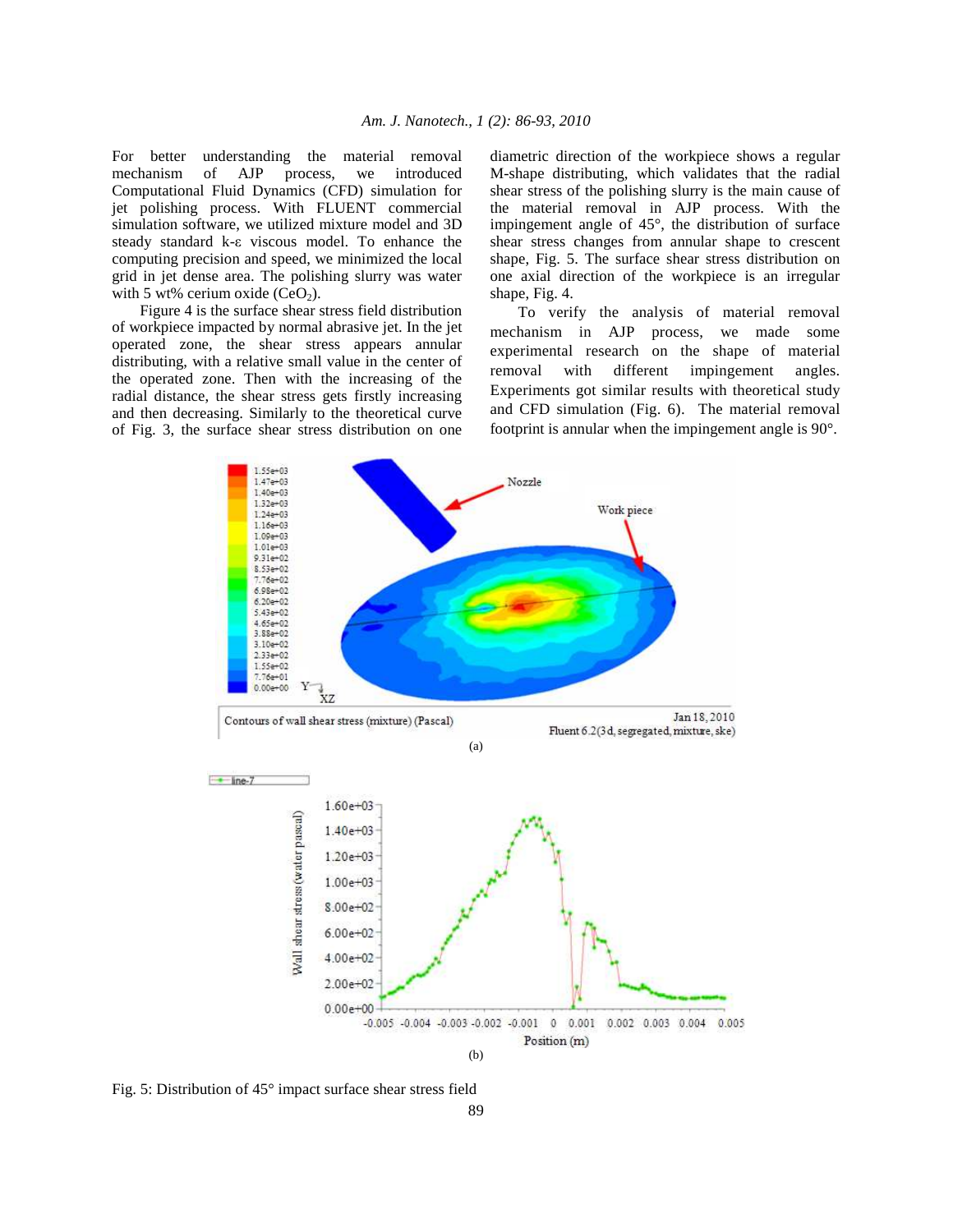

Fig. 6: Material removal footprints at different impingement angles

In the center of the polishing zone, the removed material has the least amount. The profile through the spot center is approximate a W-shape (Fig. 6a). Figure 6b is the profile of material removal at 60° and it performs an irregular single-peak distribution in the cross section.

**Removal of periodical turning marks:** Based on the study of material removal mechanism in AJP process above, we made some experimental research on removal of periodical SPDT marks. As is wellestablished, SPDT is highly deterministic and versatile in producing precise axially-symmetric forms, non axially-symmetric forms, free forms and micro-optics. A typical example is the production of large off-axis aspheric mirrors for the three-mirror astigmatic configuration (Kim *et al*., 2004). Other applications include various infrared mirrors and mandrels for producing the cylindrical forms of Walter-type X-ray mirrors. However, the fine periodical turning marks left in the surface critically limit its performance and they are difficult to be restrained or avoided. Obviously it is unpractical for traditional methods to remove the diamond-turning signature without destroying their forms, especially for the aspheres and free forms.

**Finishing of AWG mould:** With AJP process, we also made some experimental research on finishing of Waveguide Grating (AWG) mould. Because of its low insertion loss, high stability and high wavelength resolution, AWG is the most promising device for filters and multi/demultiplexers in Wavelength-Division Multiplexing (WDM) systems (Pascual *et al*., 2002). The manufacture quality of AWG directly affects its performance and integration level. Currently the main method for machining AWG is injection-compression molding. Traditional machining methods such as SPDT often bring disfigurements such as burrs and pits on the

surface of AWG mould. Therefore, we introduce AJP process to solve these problems.

# **RESULTS AND DISCUSSION**

**Removal of periodical turning marks:** In our experiment the sample was flat copper with a diameter of 12 mm. The polishing liquid containing 5 wt% abrasive grains of cerium oxide  $(CeO<sub>2</sub>)$  and other additives was used in the experiment. The grain mean diameter was 1µm. The diameter of the nozzle was 1mm, the ejecting pressure was 0.4 MPa, the incidence distance was 10mm and the impingement angle was set at 45°. A linear path was chosen as the scanning mode with a fixed scanning speed of 6mm/min and the step size was 0.2mm.

 Figure 7a shows the original surface of the sample obtained by ZYGO New Views 200 and optical microscope. Clearly the turning marks distributed periodically and the surface roughness (Ra) was about 11 nm. Figure 7b shows the surface after AJP process. The turning marks were cleared away completely and the Ra value decreased to 3nm. The surface can be improved further by optimizing the experimental parameters and/or controlling the material removal amount if required (Chon *et al*., 2006).

 To estimate surface quality and validate focusing capability of the sample before and after AJP process, we introduced Power Spectrum Density (PSD) to visualize the complex spatial frequencies, which is shown in Fig. 8. Due to the existing of periodical marks, diffraction phenomenon occurs on the copper sample surface before AJP process. As is shown in Fig. 8a and c, the PSD map and profile contains high spatial frequency errors. Figure 8b and d is the analysis of PSD after AJP process, where the diffraction phenomenon and high spatial frequency errors disappear absolutely. With AJP process, we realized the removal of turning marks on the copper sample surface.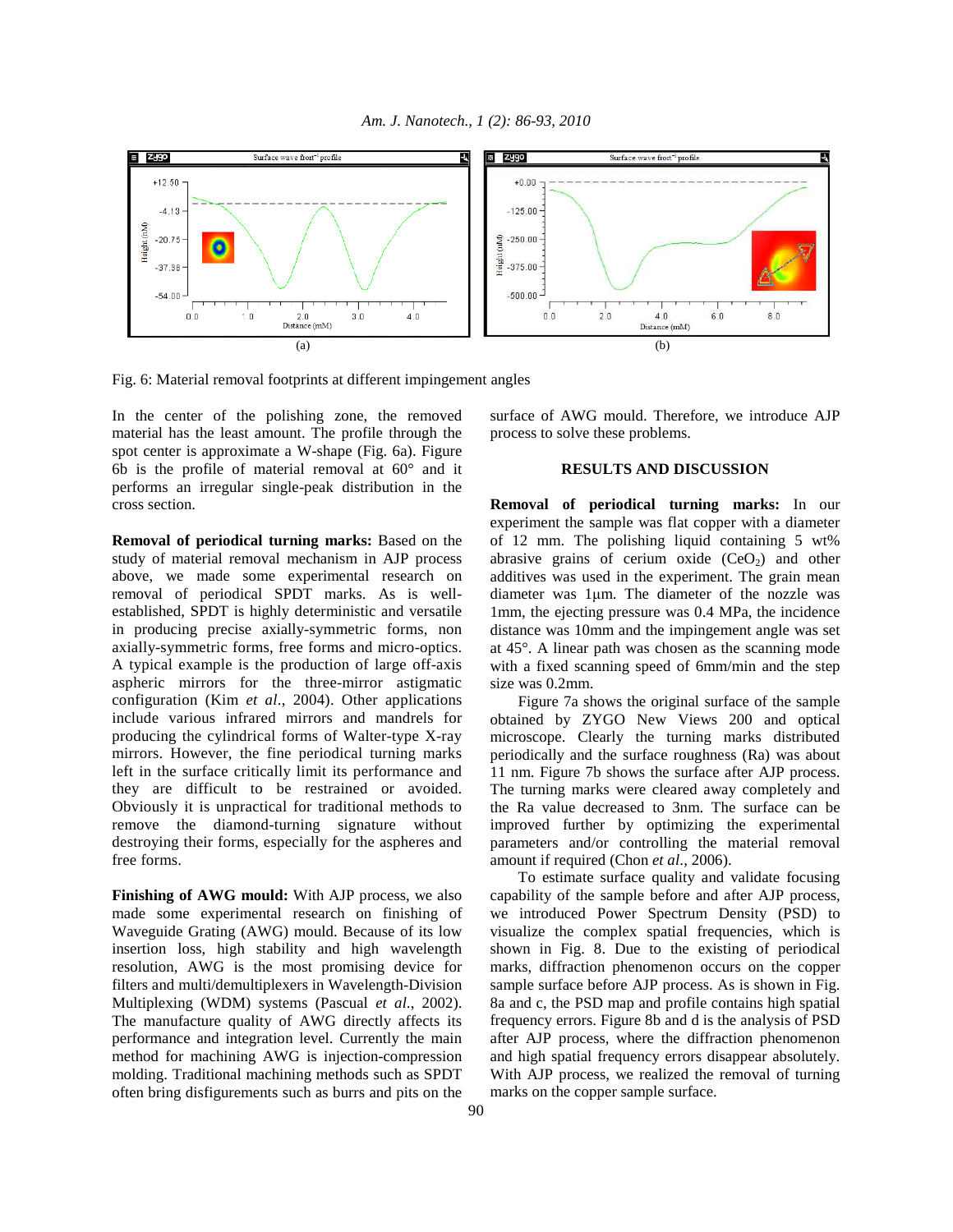

Fig. 7: Texture of diamond turned Cu before and after AJP



Fig. 8: Analysis of PSD Before and After AJP, (a) Spectrum map before AJP (b) Spectrum map after AJP (c) Spectrum profile before AJP (d) Spectrum profile after AJP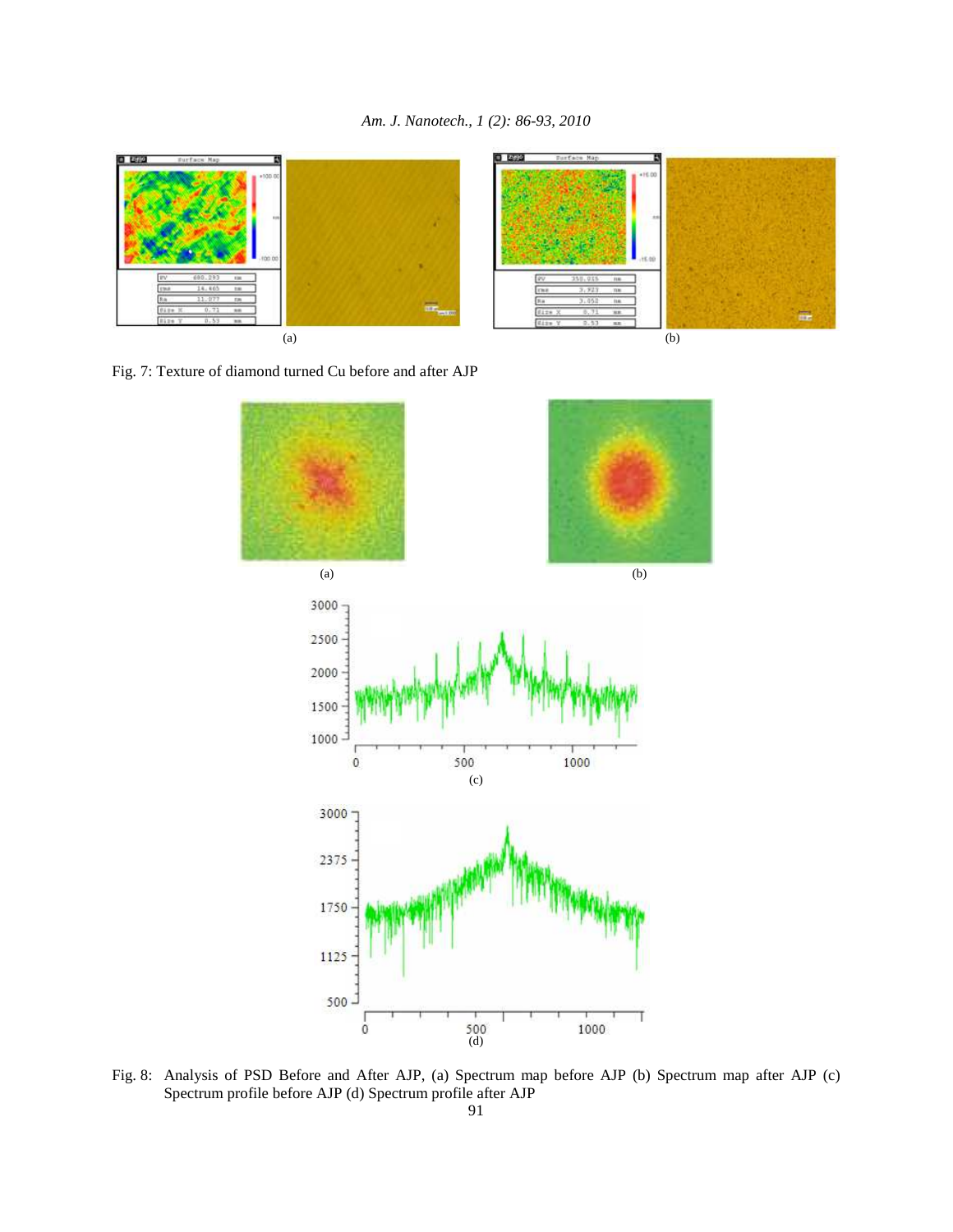

Fig. 9: Finishing of AWG Mould with AJP (a) 2D figure before AJP; (b) 2D figure after AJP; (c) 3D figure before AJP; (d) 3D figure after AJP

**Finishing of AWG mould:** In our experiments the sample was metal Al (6061) with SPDT micro-grating on its surface. The micro-grating was trapezoid and its top was 100um and height was 50um. The polishing liquid containing 5 wt% abrasive grains of cerium oxide  $(CeO<sub>2</sub>)$  with the grain mean diameter was 1 $\mu$ m. The ejecting pressure was 0.6 MPa, the incidence distance was 10 mm and the impingement angle was set at 45°.

 Figure 9 is the surface of the sample before and after AJP. It shows that the surface after polishing becomes much more clean and fine. All the burrs, pits and also some remnants left by the last working procedure were removed thoroughly.

### **CONCLUSION**

 The applications of single point diamond turning surfaces to optoelectronics products and Walter-type Xray mandrels are described in this paper. The periodical SPDT marks induce diffraction effect and stray light which limit the optical components performance and they are very difficult to be removed by traditional polishing methods. On account of this, we have introduced abrasive jet polishing to remove the periodical marks from diamond turned copper mirrors and Al (6061) AWG mould. In our experiments plane

copper mirror machined after SPDT was polished with AJP process. Its surface roughness decreased from 11- 3 nm. All the diamond turning marks on the mirror have been eliminated thoroughly in the polishing process, with diffraction effect and stray light disappeared. The experiment on finishing of AWG mould was also carried out and all the burrs, pits and some remnants left by the last working procedure were removed thoroughly. The experiments results show that AJP process has its inimitable advantages in removing the periodical turning marks and finishing the AWG mould and it will have a broad prospect of applications in modern precision manufacture area.

#### **ACKNOWLEDGMENT**

 This study is supported by the National Natural Science Foundation of China (Grants: 50875256) and Advanced NC Machine Tool and Fundamental Manufacture Equipment (Grants: 2010ZX04001-151).

# **REFERENCES**

Beltaos, S. and N. Rajaratnam, 1974. Impinging circular turbulent jets. J. Hrdraulics Div., 100: 1313-1328.

http://cedb.asce.org/cgi/WWWdisplay.cgi?7400855